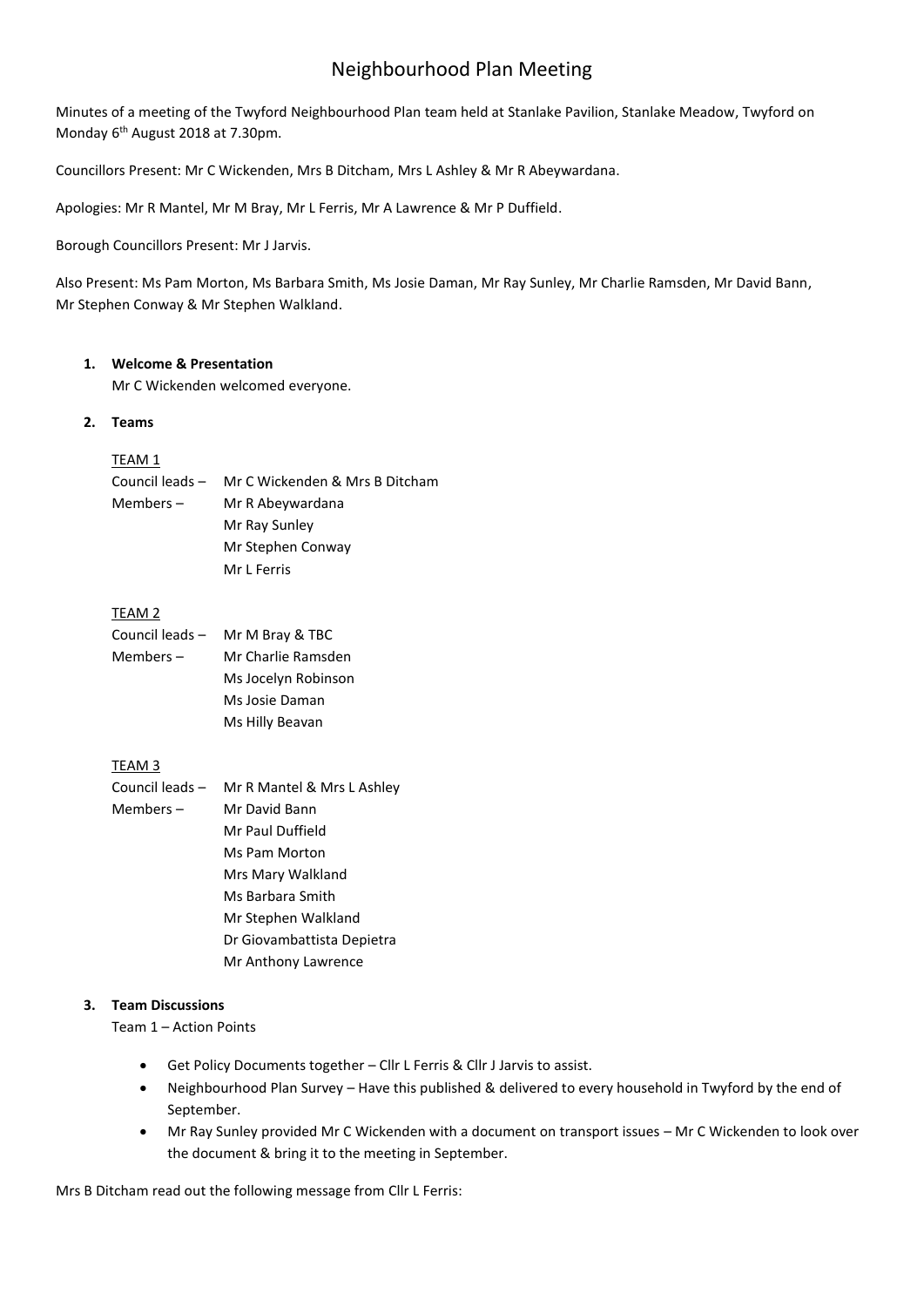'Can I give my apologies for this evening. I have problems with my hearing at the moment which makes it difficult to be in meetings.

I did let Lucy know that the Govt has issued a new NPPF in mid-July. I am awaiting an overview assessment of the NPPF as to its impact on the Local Plan and on Neighbourhood Plans in particular. Once I have this overview of the NPPF I will forward. There is also changes reference the Green Belt. The important issue is how any changes impact us locally.

The Local Plan activities at WBC seem to have stalled and I have not seen any clear movement forward since May. I will know more on 9th August. The New Exec member is trying to get a handle on what to do, but little seems to be happening. The worrying concerns about housing numbers is upwards if anything. They are unsustainable. Quite a few houses (over 1150) have been built in Wokingham Borough this last year, but this includes a backlog of houses from quite a few years ago. Looking at the completed houses, some are occupied, but many are not. Social Housing is filling up as soon as it is completed, but those for sale/ part sale etc are standing there largely empty. It does vary from site to site. Also, to add an additional problem the Council lost an appeal recently which means that we do not (at the moment) have a 5-year land supply and all the problems that causes.

I am not sure how long the builders will continue building if many stay vacant. At least two developers have put their bricklayers on 3-day weeks at the moment, whilst others are unaffected.

I think we need to push the Environmental impact quite strongly. I like Butterflies and there have been a number of unusual even rare types about. I have seen in Stanlake Meadow this year, Purple Hairstreaks and White Letter Hairstreak Butterflies. Also, the first Marbled White I have seen in our area. They are quite common, but this species is now moving into our area. This shows we still have a vibrant environment here. We must find a way to protect as much as possible. Once it has gone it has gone for ever. At the bottom of Southbury Lane, I have seen a Wood White Butterfly. This is getting rare and is on the endangered list.

I have focussed on Butterflies, but there are other species that are still here, whether it is Birds, Bats, mammals or others. We need to take stock of what we have and list them. It is not just the Great Crested Newt we need to protect.

All this needs to be balanced against the need to provide housing. Here there is an urgent need for truly affordable homes. For me this should include Council Houses as well as all the various options that are currently available.'

Team 2 - Working on mapping out what Twyford has to offer for example, health & wellbeing facilities, personal grooming facilities, education facilities, restaurants & pubs etc. They have also been looking into the environmental side of things such as flooding areas & where there are groundwater nitrate issues etc.

#### Action Points

- Continue with mapping out amenities on software.
- Continue with mapping out environmental elements on software.
- Liaise with Mr Ray Sunley to utilise the system to map out transport facilities such as:
	- o Bus Routes
	- o Cycle Paths
	- o Footpaths & Bridleways

Cllr John Jarvis informed the team that Wokingham will be getting Super Surgeries – allowing residents access to a local GP 24/7.

Mr Charlie Ramsden or Ms Josie Daman to send out a link to the software for the teams to look at. They will then send an official link to show local amenities & environmental elements once investigations have been completed.

Team 3 - Questionnaire has been produced. A couple of amendments needed as decided within the meeting such as – asking for at least a postcode instead of what general area people live in.

#### Action Points

- Mrs L Ashley to send out the final version of the questionnaire for approval.
- Mrs L Ashley to send authorised version of questionnaire to Ms Josie Daman to set up on Survey Monkey
- Mr David Bann to gain a quote from Solo Press printers in Southampton to produce the questionnaire
	- o 1 questionnaire per household